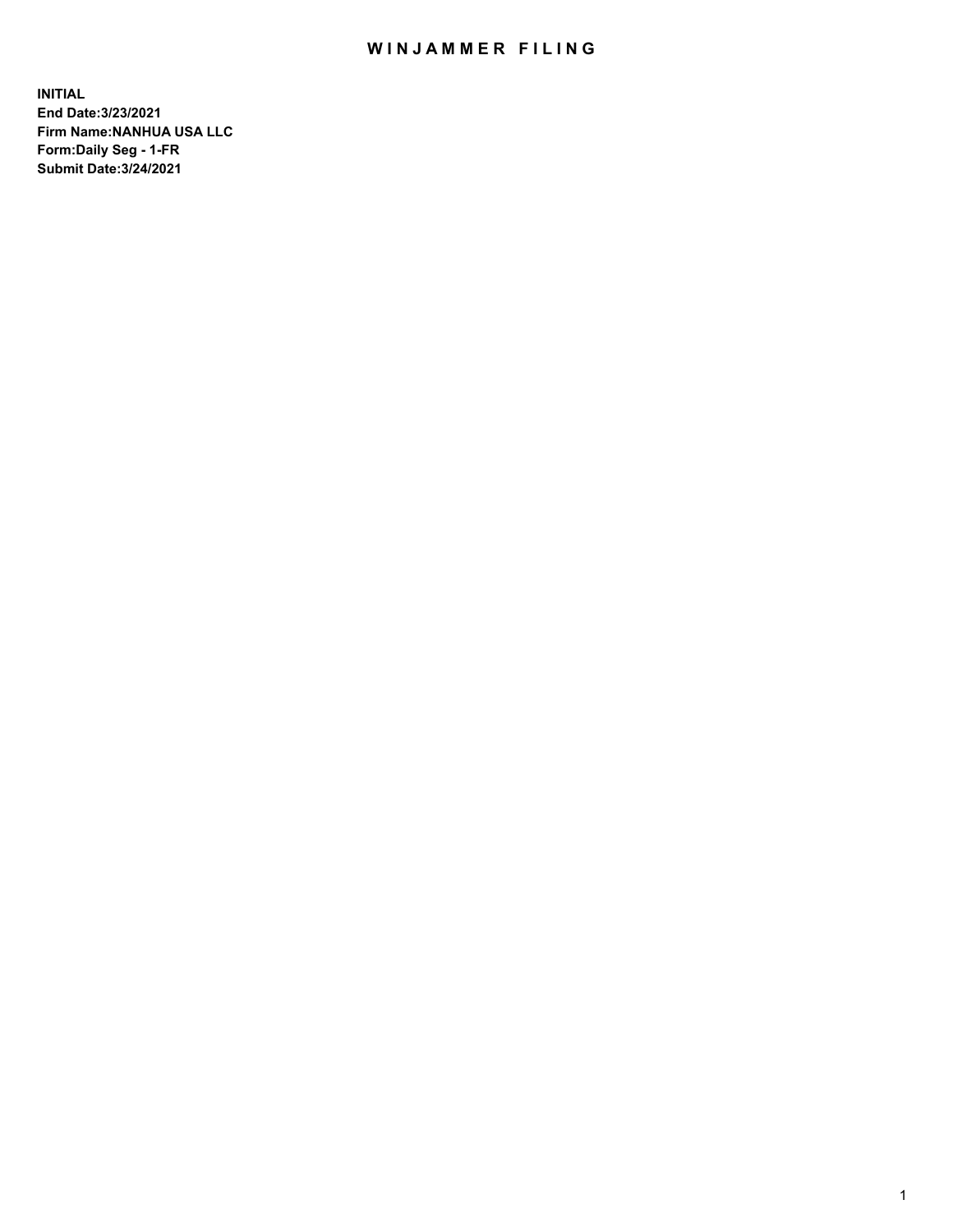## **INITIAL End Date:3/23/2021 Firm Name:NANHUA USA LLC Form:Daily Seg - 1-FR Submit Date:3/24/2021 Daily Segregation - Cover Page**

Name of Company **NANHUA USA LLC** [0010] Contact Name **Kimberley Vercoe** [0040] Contact Phone Number **+1 (312) 526-3930** [0060] Contact Email Address **Kimberley.Vercoe@nanhua-usa. com** [0065] FCM's Customer Segregated Funds Residual Interest Target (choose one): a. Minimum dollar amount: ; or **3,500,000** [8930] b. Minimum percentage of customer segregated funds required:% ; or **0** [8940] c. Dollar amount range between:and; or **0** [8950] **0** [8951] d. Percentage range of customer segregated funds required between:% and%. **0** [8960] **0** [8961] FCM's Customer Secured Amount Funds Residual Interest Target (choose one): a. Minimum dollar amount: ; or **100,000** [8970] b. Minimum percentage of customer secured funds required:% ; or **0** [8980] c. Dollar amount range between:and; or **0** [8990] **0** [8991] d. Percentage range of customer secured funds required between:% and%. **0** [9000] **0** [9001] FCM's Cleared Swaps Customer Collateral Residual Interest Target (choose one): a. Minimum dollar amount: ; or **0** [9010] b. Minimum percentage of cleared swaps customer collateral required:% ; or **0** [9020] c. Dollar amount range between:and; or **0** [9030] **0** [9031]

d. Percentage range of cleared swaps customer collateral required between:% and%. **0** [9040] **0** [9041]

Attach supporting documents

| Jollar amount range between:and; or                                          | 0.1895010.189511      |
|------------------------------------------------------------------------------|-----------------------|
| Percentage range of customer segregated funds required between:% and%.       | $0$ [8960] $0$ [8961] |
| M's Customer Secured Amount Funds Residual Interest Target (choose one):     |                       |
| Minimum dollar amount: ;or                                                   | 100,000 [8970]        |
| Minimum percentage of customer secured funds required:% ; or                 | $0$ [8980]            |
| Dollar amount range between:and; or                                          | $0$ [8990] $0$ [8991] |
| Percentage range of customer secured funds required between:% and%.          | $0$ [9000] 0 [9001]   |
| M's Cleared Swaps Customer Collateral Residual Interest Target (choose one): |                       |
| Minimum dollar amount: ;or                                                   | $0$ [9010]            |
| Minimum percentage of cleared swaps customer collateral required:% ; or      | $0$ [9020]            |
|                                                                              |                       |

2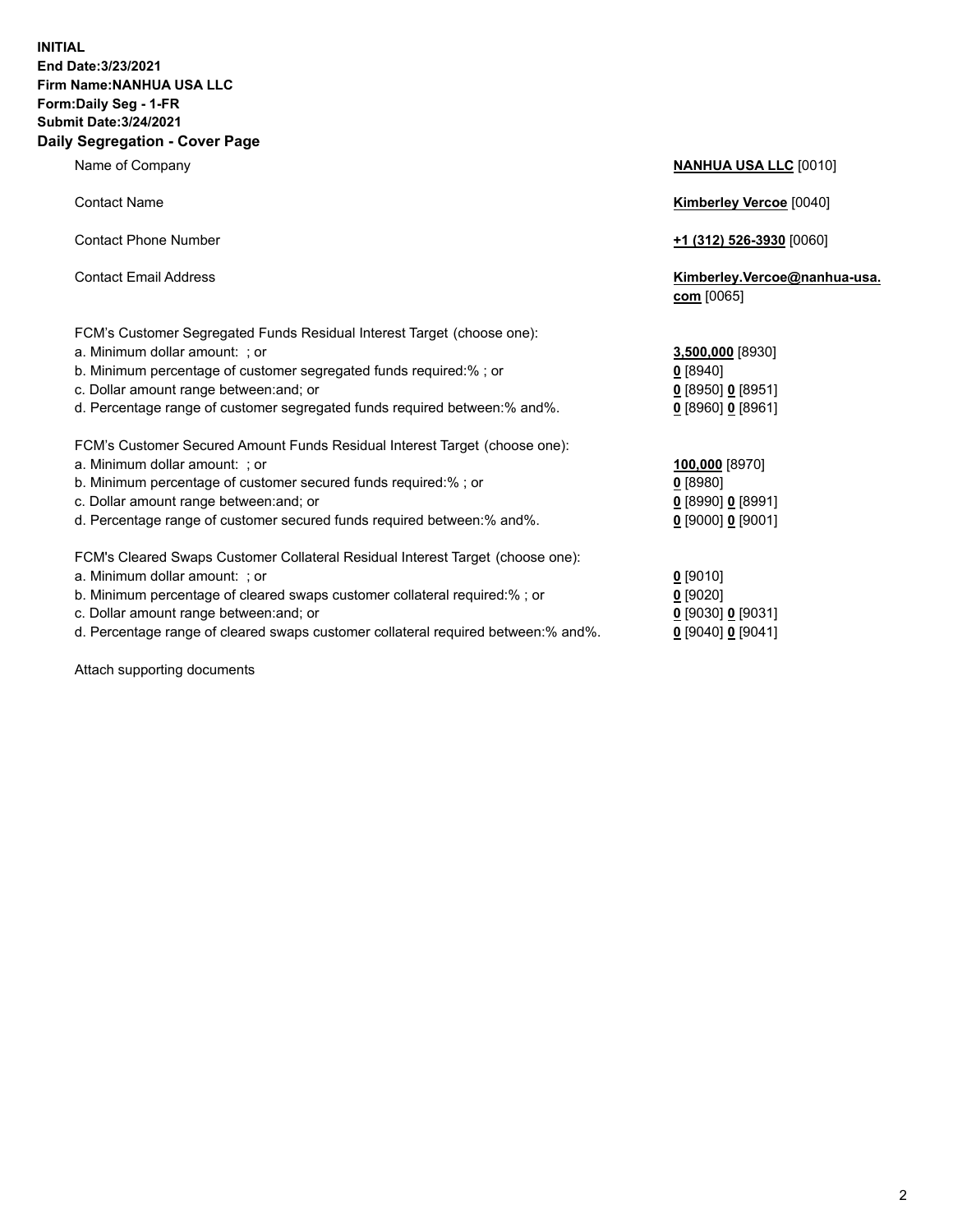## **INITIAL End Date:3/23/2021 Firm Name:NANHUA USA LLC Form:Daily Seg - 1-FR Submit Date:3/24/2021 Daily Segregation - Secured Amounts**

|     | Foreign Futures and Foreign Options Secured Amounts<br>Amount required to be set aside pursuant to law, rule or regulation of a foreign | $0$ [5605]                       |
|-----|-----------------------------------------------------------------------------------------------------------------------------------------|----------------------------------|
|     | government or a rule of a self-regulatory organization authorized thereunder                                                            |                                  |
| 1.  | Net ledger balance - Foreign Futures and Foreign Option Trading - All Customers                                                         |                                  |
|     | A. Cash                                                                                                                                 | 66,482 [5615]                    |
|     | B. Securities (at market)                                                                                                               | $0$ [5617]                       |
| 2.  | Net unrealized profit (loss) in open futures contracts traded on a foreign board of trade                                               | $-9,285$ [5625]                  |
| 3.  | Exchange traded options                                                                                                                 |                                  |
|     | A. Market value of open option contracts purchased on a foreign board of trade                                                          | $0$ [5635]                       |
|     | B. Market value of open contracts granted (sold) on a foreign board of trade                                                            | $0$ [5637]                       |
| 4.  | Net equity (deficit) (add lines 1. 2. and 3.)                                                                                           | <b>57,197</b> [5645]             |
| 5.  | Account liquidating to a deficit and account with a debit balances - gross amount                                                       |                                  |
|     | Less: amount offset by customer owned securities                                                                                        | $0$ [5651]<br>0 [5652] 0 [5654]  |
| 6   | Amount required to be set aside as the secured amount - Net Liquidating Equity                                                          | 57,197 [5655]                    |
|     | Method (add lines 4 and 5)                                                                                                              |                                  |
| 7.  | Greater of amount required to be set aside pursuant to foreign jurisdiction (above) or line                                             | 57,197 [5660]                    |
|     | 6.                                                                                                                                      |                                  |
|     | FUNDS DEPOSITED IN SEPARATE REGULATION 30.7 ACCOUNTS                                                                                    |                                  |
| 1.  | Cash in Banks                                                                                                                           |                                  |
|     | A. Banks located in the United States                                                                                                   | 355,010 [5700]                   |
|     |                                                                                                                                         | 0 [5720] 355,010 [5730]          |
| 2.  | B. Other banks qualified under Regulation 30.7<br><b>Securities</b>                                                                     |                                  |
|     |                                                                                                                                         |                                  |
|     | A. In safekeeping with banks located in the United States                                                                               | $0$ [5740]                       |
| 3.  | B. In safekeeping with other banks qualified under Regulation 30.7<br>Equities with registered futures commission merchants             | 0 [5760] 0 [5770]                |
|     | A. Cash                                                                                                                                 | $0$ [5780]                       |
|     | <b>B.</b> Securities                                                                                                                    | $0$ [5790]                       |
|     | C. Unrealized gain (loss) on open futures contracts                                                                                     | $0$ [5800]                       |
|     | D. Value of long option contracts                                                                                                       |                                  |
|     |                                                                                                                                         | $0$ [5810]                       |
| 4.  | E. Value of short option contracts                                                                                                      | 0 [5815] 0 [5820]                |
|     | Amounts held by clearing organizations of foreign boards of trade<br>A. Cash                                                            |                                  |
|     | <b>B.</b> Securities                                                                                                                    | $0$ [5840]                       |
|     |                                                                                                                                         | $0$ [5850]                       |
|     | C. Amount due to (from) clearing organization - daily variation                                                                         | $0$ [5860]                       |
|     | D. Value of long option contracts                                                                                                       | $0$ [5870]                       |
| 5.  | E. Value of short option contracts<br>Amounts held by member of foreign boards of trade                                                 | 0 [5875] 0 [5880]                |
|     | A. Cash                                                                                                                                 | 62,648 [5900]                    |
|     | <b>B.</b> Securities                                                                                                                    |                                  |
|     | C. Unrealized gain (loss) on open futures contracts                                                                                     | $0$ [5910]<br>$-9,285$ [5920]    |
|     | D. Value of long option contracts                                                                                                       |                                  |
|     | E. Value of short option contracts                                                                                                      | $0$ [5930]                       |
| 6.  |                                                                                                                                         | 0 [5935] 53,363 [5940]           |
| 7.  | Amounts with other depositories designated by a foreign board of trade<br>Segregated funds on hand                                      | $0$ [5960]<br>$0$ [5965]         |
| 8.  |                                                                                                                                         |                                  |
| 9.  | Total funds in separate section 30.7 accounts<br>Excess (deficiency) Set Aside for Secured Amount (subtract line 7 Secured Statement    | 408,373 [5970]<br>351,176 [5680] |
|     | Page 1 from Line 8)                                                                                                                     |                                  |
| 10. | Management Target Amount for Excess funds in separate section 30.7 accounts                                                             | 100,000 [5980]                   |
| 11. | Excess (deficiency) funds in separate 30.7 accounts over (under) Management Target                                                      | 251,176 [5985]                   |
|     |                                                                                                                                         |                                  |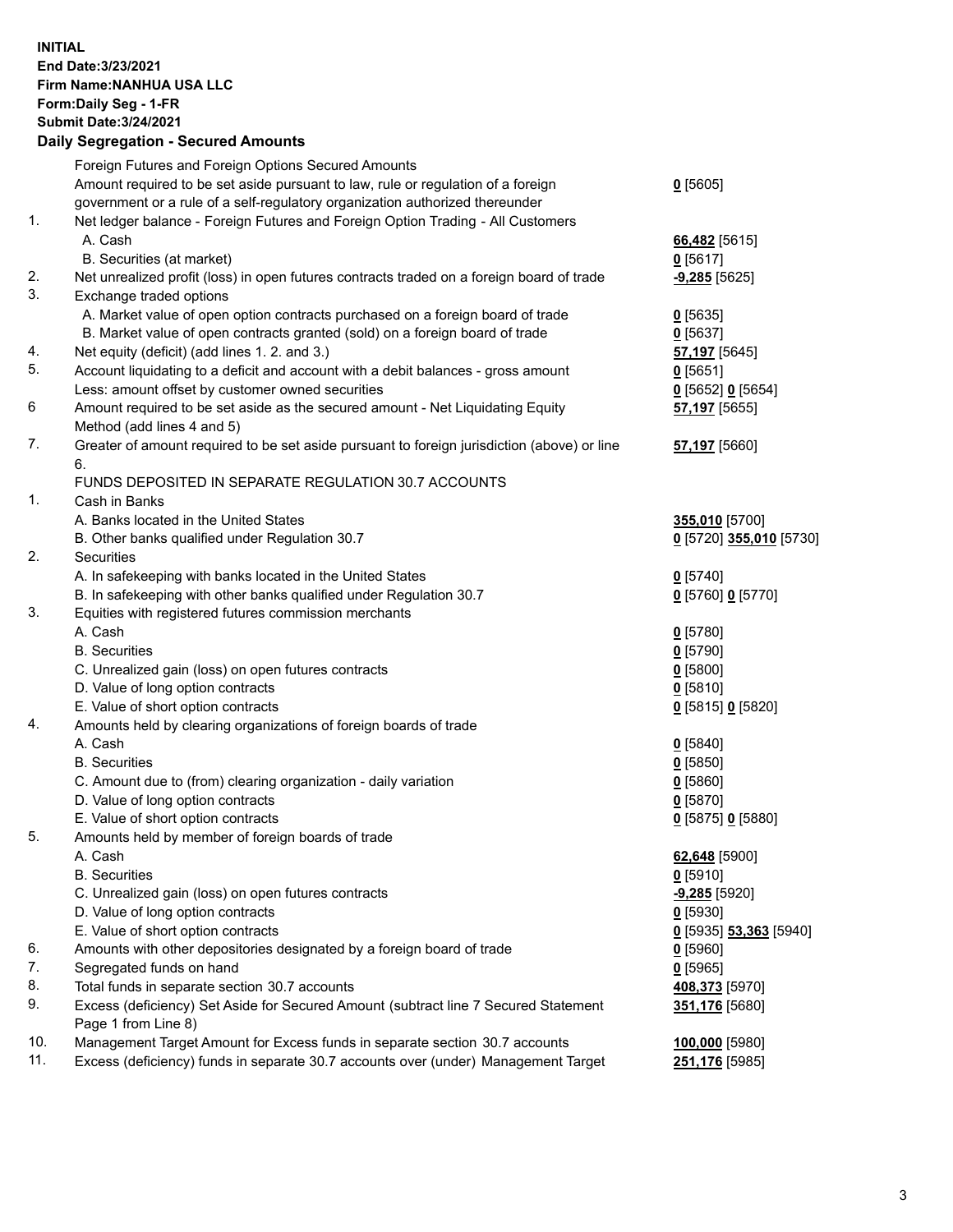| <b>INITIAL</b> | End Date: 3/23/2021<br><b>Firm Name: NANHUA USA LLC</b><br>Form: Daily Seg - 1-FR<br><b>Submit Date: 3/24/2021</b><br>Daily Segregation - Segregation Statement |                          |
|----------------|-----------------------------------------------------------------------------------------------------------------------------------------------------------------|--------------------------|
|                | SEGREGATION REQUIREMENTS (Section 4d(2) of the CEAct)                                                                                                           |                          |
| 1.             | Net ledger balance                                                                                                                                              |                          |
|                | A. Cash                                                                                                                                                         | 93,107,886 [5000]        |
|                | B. Securities (at market)                                                                                                                                       | $0$ [5010]               |
| 2.             | Net unrealized profit (loss) in open futures contracts traded on a contract market                                                                              | 401,828 [5020]           |
| 3.             | Exchange traded options                                                                                                                                         |                          |
|                | A. Market value of open option contracts purchased on a contract market                                                                                         | <u>1,127,493</u> [5030]  |
|                | B. Market value of open option contracts granted (sold) on a contract market                                                                                    | $-1,182,973$ [5040]      |
| 4.<br>5.       | Net Equity (deficit) (add lines 1, 2, and 3)<br>Accounts liquidating to a deficit and accounts with                                                             | <b>93,454,234</b> [5050] |
|                | debit balances - gross amount                                                                                                                                   | $0$ [5060]               |
|                | Less: amount offset by customer owned securities                                                                                                                | 0 [5070] 0 [5080]        |
| 6.             | Amount required to be segregated (add lines 4 and 5)                                                                                                            | 93,454,234 [5090]        |
|                | FUNDS IN SEGREGATED ACCOUNTS                                                                                                                                    |                          |
| 7.             | Deposited in segregated funds bank accounts                                                                                                                     |                          |
|                | A. Cash                                                                                                                                                         | 31,203,556 [5100]        |
|                | B. Securities representing investment of customers' funds (at market)                                                                                           | $0$ [5110]               |
|                | C. Securities held for particular customers or option customers in lieu of cash (at                                                                             | $0$ [5120]               |
|                | market)                                                                                                                                                         |                          |
| 8.             | Margins on deposit with derivatives clearing organizations of contract markets                                                                                  |                          |
|                | A. Cash                                                                                                                                                         | 73,647,884 [5130]        |
|                | B. Securities representing investment of customers' funds (at market)                                                                                           | $0$ [5140]               |
|                | C. Securities held for particular customers or option customers in lieu of cash (at                                                                             | $0$ [5150]               |
|                | market)                                                                                                                                                         |                          |
| 9.<br>10.      | Net settlement from (to) derivatives clearing organizations of contract markets                                                                                 | -743,988 [5160]          |
|                | Exchange traded options<br>A. Value of open long option contracts                                                                                               | <u>1,127,493</u> [5170]  |
|                | B. Value of open short option contracts                                                                                                                         | $-1,182,973$ [5180]      |
| 11.            | Net equities with other FCMs                                                                                                                                    |                          |
|                | A. Net liquidating equity                                                                                                                                       | $0$ [5190]               |
|                | B. Securities representing investment of customers' funds (at market)                                                                                           | $0$ [5200]               |
|                | C. Securities held for particular customers or option customers in lieu of cash (at                                                                             | $0$ [5210]               |
|                | market)                                                                                                                                                         |                          |
| 12.            | Segregated funds on hand                                                                                                                                        | $0$ [5215]               |
| 13.            | Total amount in segregation (add lines 7 through 12)                                                                                                            | 104,051,972 [5220]       |
| 14.            | Excess (deficiency) funds in segregation (subtract line 6 from line 13)                                                                                         | 10,597,738 [5230]        |
| 15.            | Management Target Amount for Excess funds in segregation                                                                                                        | 3,500,000 [5240]         |
| 16.            | Excess (deficiency) funds in segregation over (under) Management Target Amount                                                                                  | 7,097,738 [5250]         |
|                | <b>Excess</b>                                                                                                                                                   |                          |